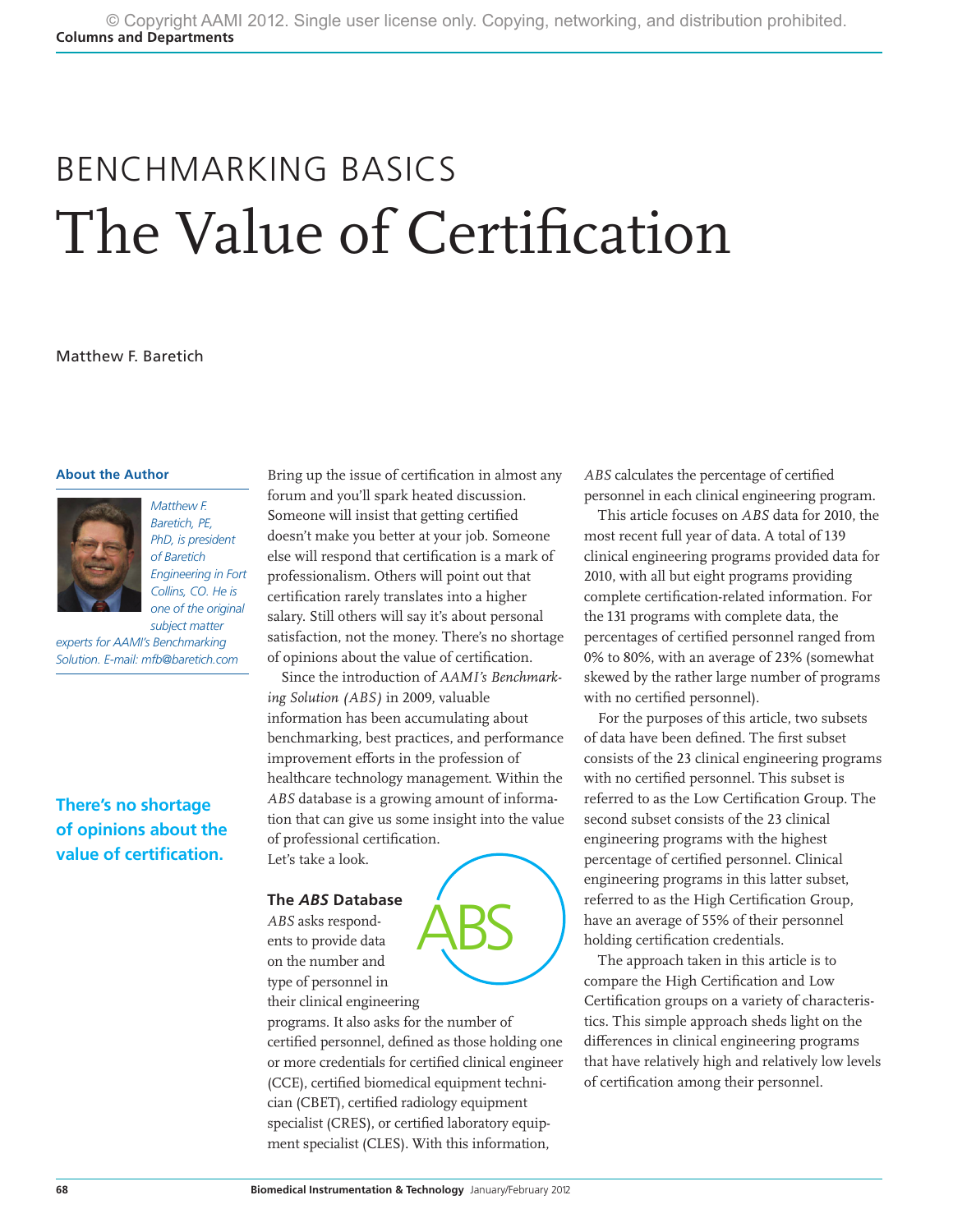### **Quantitative Data**

Perhaps the most important performance measure in the *ABS* database is the cost of service ratio or COSR. (See, for example, Ted Cohen's article in the July/August 2011 issue of *BI*&*T*.) COSR is the ratio of annual maintenance costs to equipment value. Across a wide variety of industries, COSR is recognized as a concise measure of maintenance efficiency from a financial perspective.

In the 2010 *ABS* database, the average COSR value in the Low Certification Group is 8.1%, which is relatively high for a typical healthcare technology management program. The average COSR value in the High Certification Group is 5.0%, notably lower and more in line with expected levels. This suggests that higher levels of support for certification are associated with higher levels of performance as measured by COSR data.

In addition to data regarding clinical engineering-related certifications, the *ABS* database includes information regarding information technology (IT)-related certifications such as A+ and Network+ credentials. In the Low Certification Group, 1.3% of clinical engineering personnel held IT-related credentials of this type. In the High Certification Group, the number was 7.4%, more than five times as high. It appears that support for CE-related certification is accompanied by support for IT-related certification.

## **Best Practices**

The *ABS* database also contains a wide range of qualitative (rather than quantitative) data related to "best practices" in clinical engineering management. For each clinical engineering program, *ABS* uses the answers to qualitative questions to measure the adoption of these best practices on a five point scale, with 1 representing a low level of adoption and 5 representing a high level of adoption.

For this article, the adoption rates for various best practices in Low Certification and High Certification groups were examined. The following paragraphs present those practices for which there was a difference in adoption rates of 0.5 points or more. This methodology highlights differences in practice that are large enough to be of interest from a managerial perspective.

For example, as might be expected, programs in the High Certification Group are more likely to have adopted (i.e., have adoption rates at least 0.5 points higher than those in the Low Certification Group) the following policies related to certification: formal recognition of certification achievements; promotion or increase in pay for certification; reimbursement for review classes; reimbursement for study materials; reimbursement for travel costs for testing; and reimbursement for the application or testing fee.<sup>1</sup>

Best practices data in *ABS* also suggest that clinical engineering programs in the High Certification Group interact more extensively with other groups in the organizations (when compared to clinical engineering programs in the Low Certification Group). Specifically, High Certification programs are:

- • More likely to be active members of the following committees: capital acquisition; facility design and renovation; IT networking or security; laser safety; nursing operations or education; performance improvement; product evaluation; quality assurance; radiation safety; risk management; safety (or environment of care); strategic planning.
- More likely to routinely participate in the following safety processes for the organization: clinical alarm process reviews; environmental tours (hazard surveillance rounds); failure modes and effects analysis (FMEA) activities; patient safety committee; root cause analysis (RCA) activities; safety (or environment of care) committee.

**Best practices data in ABS also suggest that clinical engineering programs in the High Certification Group interact more extensively with other groups in the organizations (when compared to clinical engineering programs in the Low Certification Group).**

• More likely to be actively involved in planning for the following activities: clinical alarm and alarm secondary communication management; computer and network security management; integration of medical devices and IT systems; management of backup and system administrative functions in clinical equipment networks; design of networks for

<sup>1</sup>The actual question in ABS lists these policies and asks respondents to check all that have been adopted. Scoring of the question (from 1 to 5) is based on the *number of policies checked, adjusted for the total number of policies in the list. Other questions in this article that include a list of responses and allow respondents to check all that apply are handled similarly within ABS.*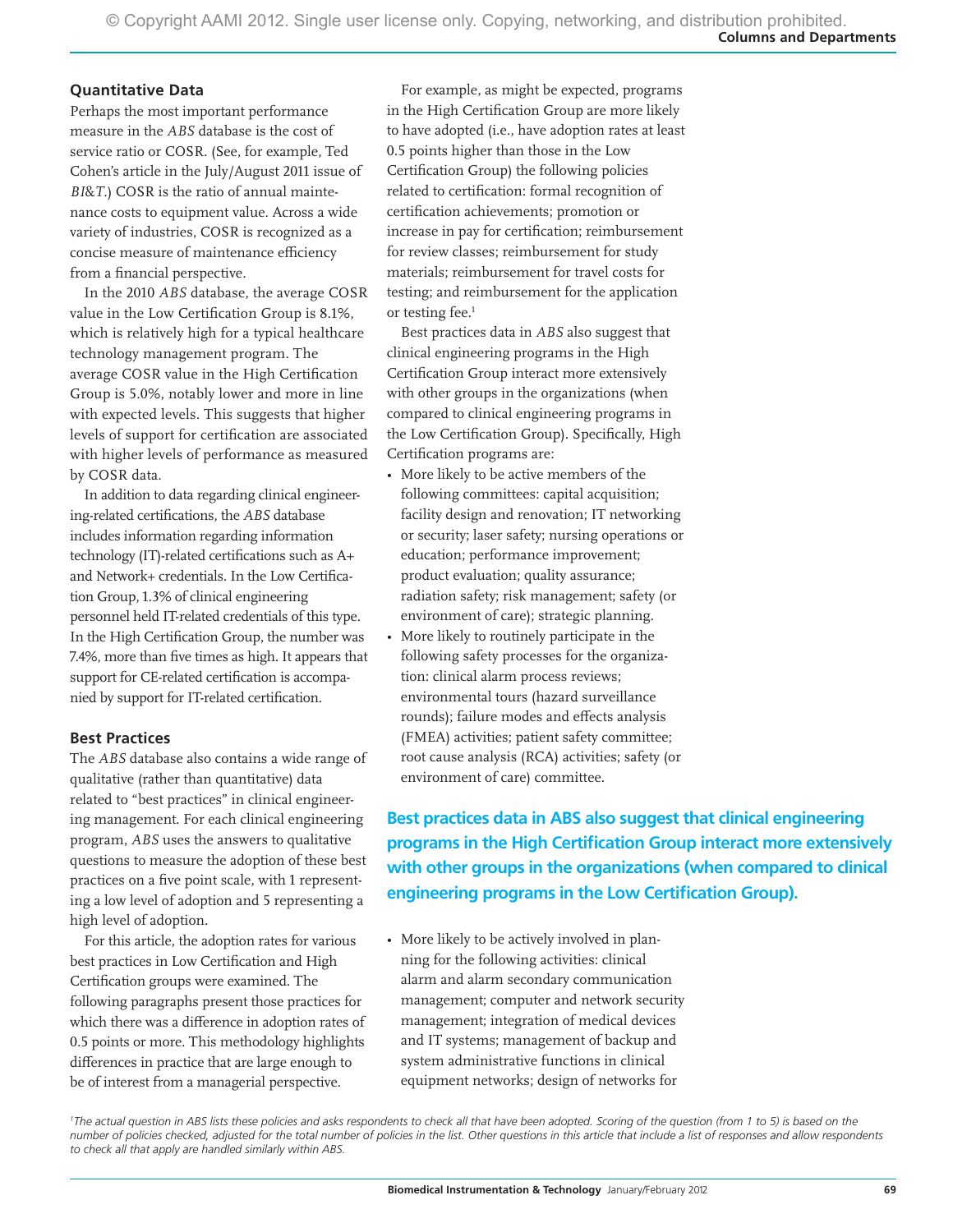networked clinical systems; remote monitoring of medical device network performance; and wireless spectrum management. Along the same lines, clinical engineering programs in the High Certification Group are:

- More likely to have clinical engineering leadership meet routinely with IT leadership for project coordination and technology planning.
- More likely to have clinical engineering leadership meet routinely with clinical department leadership for

project coordination and technology planning.

In terms of financial management, clinical engineering programs in the High Group to have accurate data regarding Certification Group are more likely than those in the Low Certification Group to have accurate data regarding the acquisition costs for medical **High Certification Group are more likely** 

equipment in the inventory. This information is essential for calculating COSR often not readily available (see, for example, my article in the September/October 2011 issue of *BI*&*T*).

Programs in the High Certification Group are also more likely to be involved in the strategic (long range) capital budget development process, the review and approval process for requests for replacement of medical equipment, and the review and approval process for requests for new medical equipment. Moreover, programs in the High Certification Group are more likely to have their organizations require verification by clinical engineering that all conditions of purchase, including provision of a service manual, are met before authorizing full payment of invoices for new medical equipment.

**The picture that emerges from the ABS database is that clinical engineering programs with higher levels of certification tend to have higher levels of adoption of a wide range of "best practices" for clinical engineering management.**

**In terms of financial management, clinical engineering programs in the** 

**than those in the Low Certification** 

**the acquisition costs for medical equipment in the inventory.**

> Clinical engineering program managers in the High Certification Group are more likely to have the following qualifications: at least 10 years of experience in the field of clinical engineering; at least 5 years of experience in clinical engineering program supervision or management; a bachelor of science or higher degree in engineering; peer certification (CCE, CBET, CRES, CLES).

In contrast to the preceding pattern of relatively high adoption of best practices by clinical engineering programs in the High Certification Group (compared to

programs in the Low Certification Group), clinical engineering programs in the High Certification Group are less likely to conduct frequent physical inventories to verify the accuracy of equipment inventories and are less likely to maintain a complete list of all critical systems in the inventory.

#### **Discussion**

For sake of simplicity, this article does not include calculations of statistical significance. Instead it focuses on factors and effect sizes that are relevant to the practice of clinical engineering and healthcare technology management.

It should also be noted that, in a statistical sense, associations between various factors do not imply causality. If two factors are associated with each other (for example, level of certification and COSR), it cannot be determined statistically whether the first factor causes the second, the second factor causes the first, or both factors are caused by some third factor. It is also possible that, when making a large number of comparisons, spurious associations may appear that have no practical meaning.

However, while keeping these statistical limitations in mind, we can combine what we see in the data with our experience and professional judgment. An example often used by statisticians is the strong association between the presence of fire trucks at a building and the observation that the building is on fire. Do fire trucks cause fires or do fires cause the presence of fire trucks? Strictly speaking, statistical association cannot answer that question. But, using our experience and some logical reasoning, we can conclude for all practical purposes that fires bring fire trucks. In other words, we can sometimes determine the causal relationship between associated phenomena.

The picture that emerges from the *ABS* database is that clinical engineering programs with higher levels of certification tend to have higher levels of adoption of a wide range of "best practices" for clinical engineering management. They are more involved in many important activities throughout their organizations. They have more influence on processes related to equipment planning and acquisition. They have more access to data that enables comprehensive financial management. In short, at the risk of stretching beyond the statistics, we could